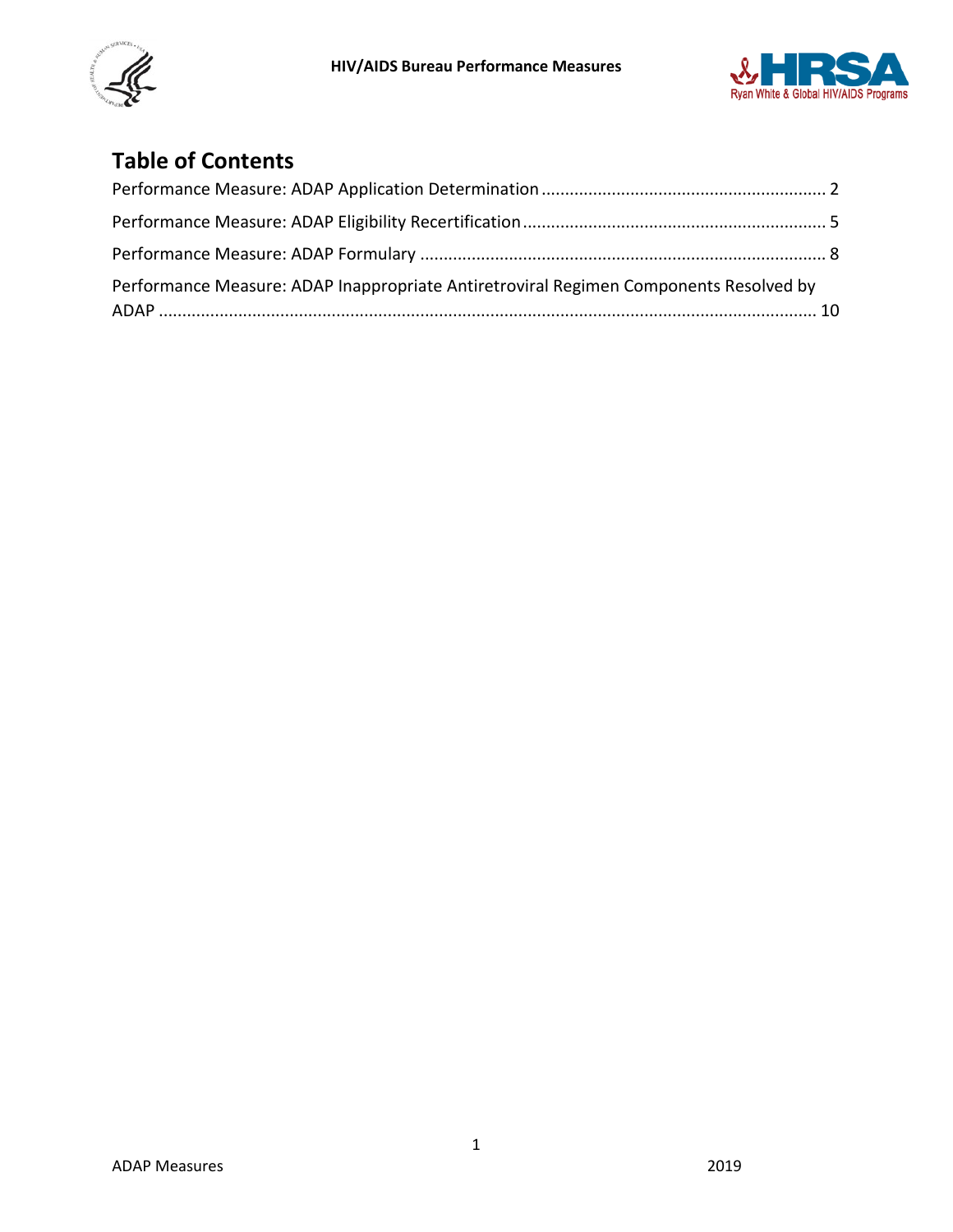



## **Performance Measure: ADAP Application Determination**

#### **National Quality Forum #: None**

**Description:** Percent of ADAP applications<sup>1</sup> approved or denied for new ADAP enrollment<sup>2</sup> within 14 days (two weeks) of ADAP receiving a complete application in the measurement year

**Numerator:** Number of applications that were approved or denied for new ADAP enrollment<sup>1</sup> within 14 days (two weeks) of ADAP receiving a complete application in the measurement year

**Denominator:** Total number of complete ADAP applications for new ADAP enrollment<sup>2</sup> received in the measurement year

#### **Exclusions:**

- 1. ADAP applications for new ADAP enrollment<sup>2</sup> that were incomplete or incorrectly filled out.
- 2. Complete ADAP applications for new ADAP enrollment2 received by ADAP within the last 14 days (two weeks) of the measurement year.

#### **Data Elements:**

- 1. Did the client apply for new ADAP enrollment<sup>2</sup> during the measurement year? (Y/N)
	- a. If yes, was a determination on the application made by the ADAP program? (Y/N)
		- i. If yes, list the date of receipt of the complete application and date of approval or denial.

**Data Source:** AIDS Drug Assistance Program Quarterly Data Report

#### **National Goals, Targets, or Benchmarks for Comparison:**

Part B Collaborative<sup>3</sup>: 97%

Part B Low Incidence Initiative<sup>4</sup>: 100%

#### **Basis for Selection:**

Timely review for ADAP eligibility can ensure timely access to medications. This quality measure has been used by the Part B Collaborative and Low Incidence Initiative to measure performance and to develop successful improvement projects to decrease the length of time to determine ADAP eligibility or ineligibility by the ADAP program.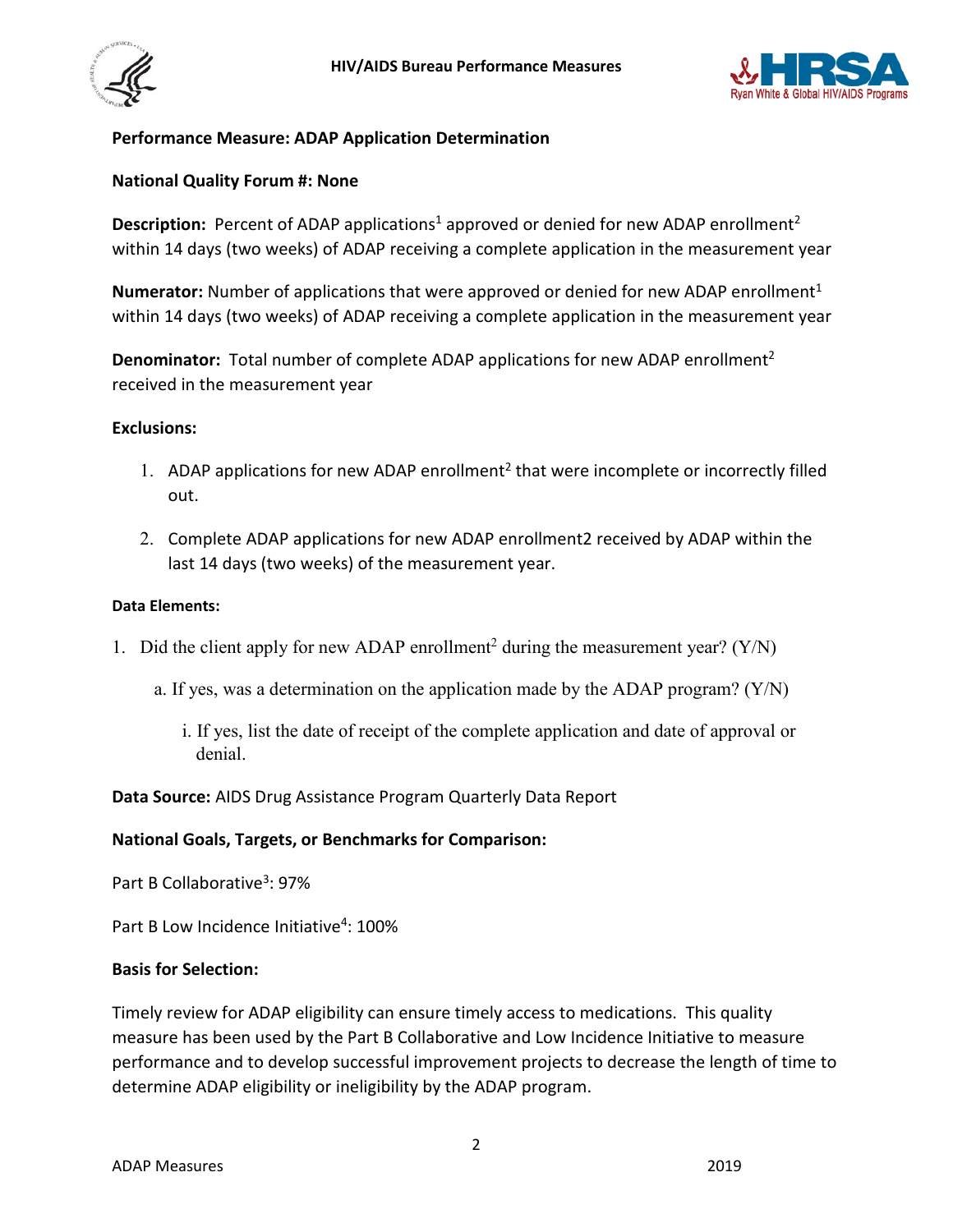



**U.S. Public Health Service Guidelines:** This measure addresses the intent of HHS Treatment Guidelines for the use of antiretroviral agents and the prevention and treatment of opportunistic infections in HIV-infected individuals.5 -9

## **References/Notes:**

 $1$  Includes applications for all individuals, regardless of age.

<sup>2</sup> New ADAP enrollment "refers to individuals who applied to ADAP for the first time ever.... [This does not] include individuals who have been recertified as eligible or individuals who have been reinstated as enrolled clients after a period of having been decertified. Examples of clients who should **not** be included [as a new ADAP enrollment] are the following: 1) clients who have moved out of the State and then returned; and 2) clients who move on and off ADAP because of fluctuations in eligibility for a Medicaid/Medically Needy program, based on whether they met spend down requirements."

[Source: "Instructions for Completing The Drug Assistance Program Quarterly Data Report". Available at: [TargetHIV.org](https://targethiv.org/sites/default/files/file-upload/resources/508_2018%20ADR%20Manual_FINAL_013019_508_0.pdf) Accessed May 8, 2019.

#### [HRSA's Ryan White HIV/AIDS Program Part B: AIDS Drug Assistance Program](https://hab.hrsa.gov/sites/default/files/hab/Publications/factsheets/program-factsheet-part-b-adap.pdf)

#### [TargetHIV.org ADAP](https://targethiv.org/searches/adap)

- $3$  Part B Collaborative measure reads: "Percent of ADAP applicants approved or denied for ADAP enrollment within two weeks of ADAP receiving a complete application".
- <sup>4</sup> Part B Low Incidence Initiative measure reads: "Percent of applying state ADAP clients approved/denied for ADAP services within two weeks of ADAP receiving a complete application".
- $5$  Panel on Antiretroviral Guidelines for Adults and Adolescents. Guidelines for the Use of Antiretroviral Agents in Adults and Adolescents with HIV. Department of Health and Human Services. Available a[t Guidelines for the Use of Antiretroviral Agents in Adults and](http://www.aidsinfo.nih.gov/ContentFiles/AdultandAdolescentGL.pdf)  [Adolescents with HIV](http://www.aidsinfo.nih.gov/ContentFiles/AdultandAdolescentGL.pdf) . Accesses May 10, 2019.
- $6$  Panel on Antiretroviral Therapy and Medical Management of Children Living with HIV. Guidelines for the Use of Antiretroviral Agents in Pediatric HIV Infection. Available at [Guidelines for the Use of Antiretroviral Agents in Pediatric HIV Infection.](http://aidsinfo.nih.gov/contentfiles/lvguidelines/pediatricguidelines.pdf) Accessed May 10, 2019
- $7$  Panel on Treatment of Pregnant Women with HIV Infection and Prevention of Perinatal Transmission. Recommendations for the Use of Antiretroviral Drugs in Pregnant Women with HIV Infection and Interventions to Reduce Perinatal HIV Transmission in the United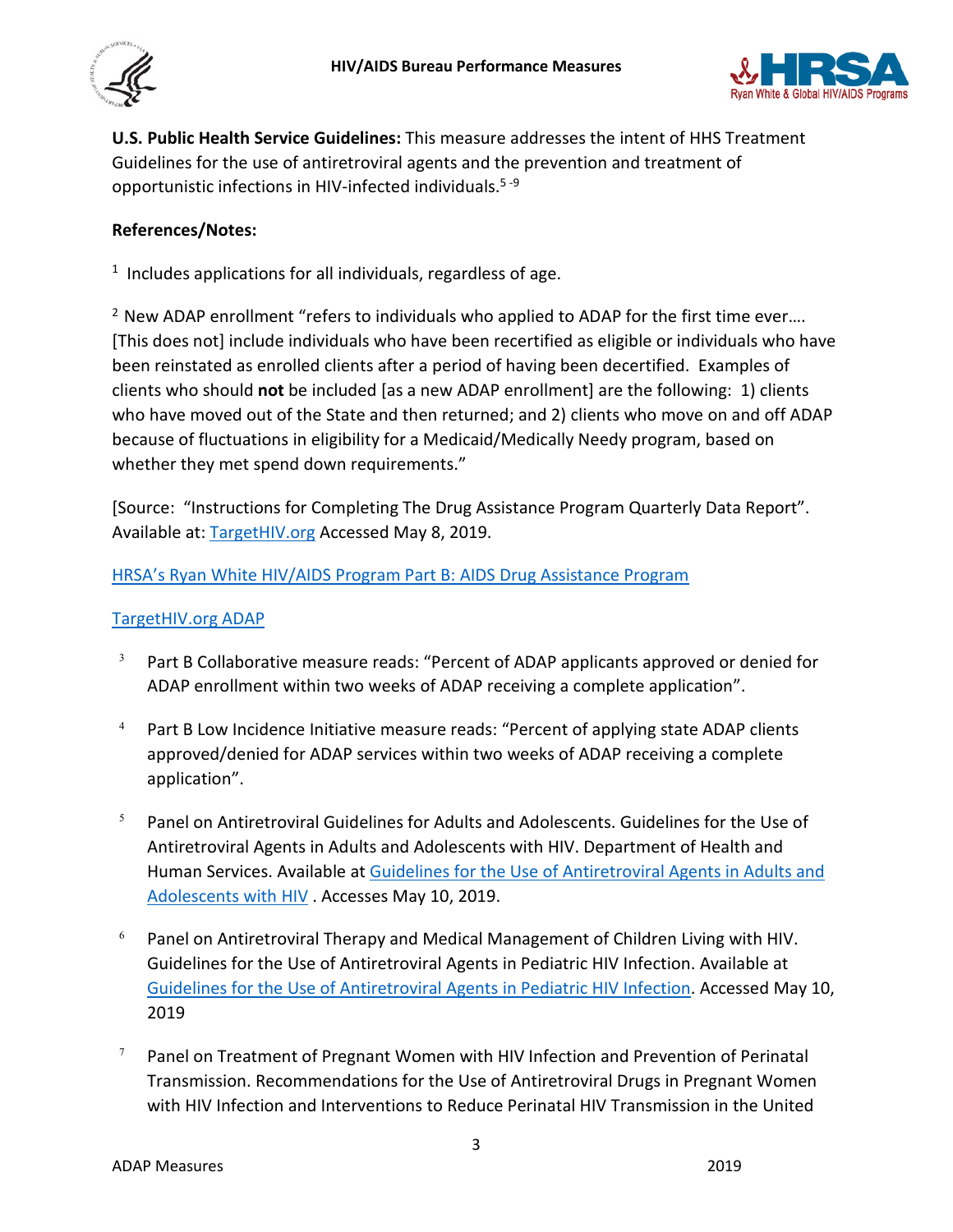



States. Available at [Recommendations for the Use of Antiretroviral Drugs in Pregnant](https://aidsinfo.nih.gov/contentfiles/lvguidelines/PerinatalGL.pdf)  [Women with HIV Infection and Interventions to Reduce Perinatal HIV Transmission in the](https://aidsinfo.nih.gov/contentfiles/lvguidelines/PerinatalGL.pdf)  [United States.](https://aidsinfo.nih.gov/contentfiles/lvguidelines/PerinatalGL.pdf) Accessed May 10, 2019.

- $8$  Centers for Disease Control and Prevention Morbidity and Mortality Weekly Report. Guidelines for Prevention and Treatment of Opportunistic Infections in HIV-Infected Adults and Adolescents. MMWR 2009;58(No. RR-4): 1-216. Available at: Guidelines for [Prevention and Treatment of Opportunistic Infections in HIV-Infected Adults and](https://www.cdc.gov/mmwr/pdf/rr/rr5804.pdf)  [Adolescents.](https://www.cdc.gov/mmwr/pdf/rr/rr5804.pdf) Accessed May 10, 2019.
- <span id="page-3-0"></span> $9$  Panel on Opportunistic Infections in HIV-Exposed and HIV-Infected Children. Guidelines for the Prevention and Treatment of Opportunistic Infections Among HIV-Exposed and HIV-Infected Children. Department of Health and Human Services. Available at [Guidelines for](https://aidsinfo.nih.gov/contentfiles/lvguidelines/oi_guidelines_pediatrics.pdf)  [the Prevention and Treatment of Opportunistic Infections Among HIV-Exposed and HIV-](https://aidsinfo.nih.gov/contentfiles/lvguidelines/oi_guidelines_pediatrics.pdf)[Infected Children,](https://aidsinfo.nih.gov/contentfiles/lvguidelines/oi_guidelines_pediatrics.pdf) Accessed May 10, 2019.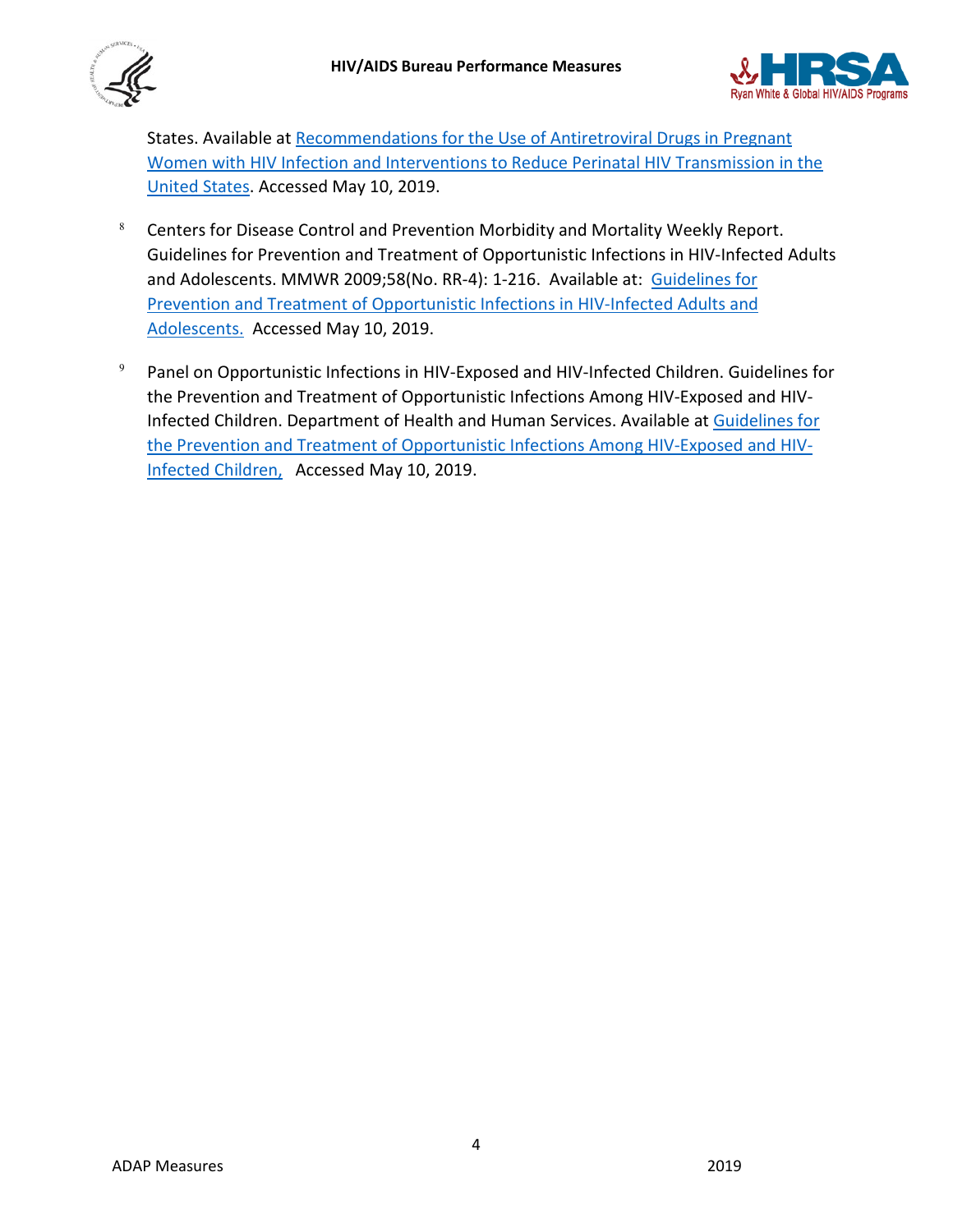



## **Performance Measure: ADAP Eligibility Recertification**

#### **National Quality Forum #:** None

**Description:** Percentage of ADAP enrollees<sup>1</sup> who are reviewed for continued ADAP eligibility<sup>2</sup> two or more times in the measurement year.

**Numerator:** Number of ADAP enrollees who are reviewed for continued ADAP eligibility<sup>2</sup> at least two or more times which are at least 150 days apart in the measurement year.

**Denominator:** Number of clients enrolled in ADAP3 in the measurement year.

#### **Patient Exclusions:**

- 1. Clients approved for new ADAP enrollment in the measurement year.
- 2. Clients terminated from ADAP in the first 180 days of the measurement year

#### **Data Element:**

- 1. Was the client enrolled in ADAP during the measurement year? (Y/N)
- a. If yes, was the client reviewed for continued ADAP eligibility<sup>1</sup> two or more times at least 150 days apart during the measurement year? (Y/N)
	- i. If yes, list the dates of review.

**Data Sources:** AIDS Drug Assistance Program Quarterly Report

#### **National Goals, Targets, or Benchmarks for Comparison:** Part B Collaborative<sup>4</sup>: 92%

#### **Basis for Selection:**

The Ryan White HIV Treatment Modernization Act of 2006 (P.L. 109-415)<sup>5</sup> requires that the Ryan White HIV/AIDS Program be the payor of last resort. HAB Policy 07-03 specifies that "grantees must be capable of providing the HAB with documentation related to the use of funds as payor of last resort and the coordination of such funds with other local, State and Federal funds.6"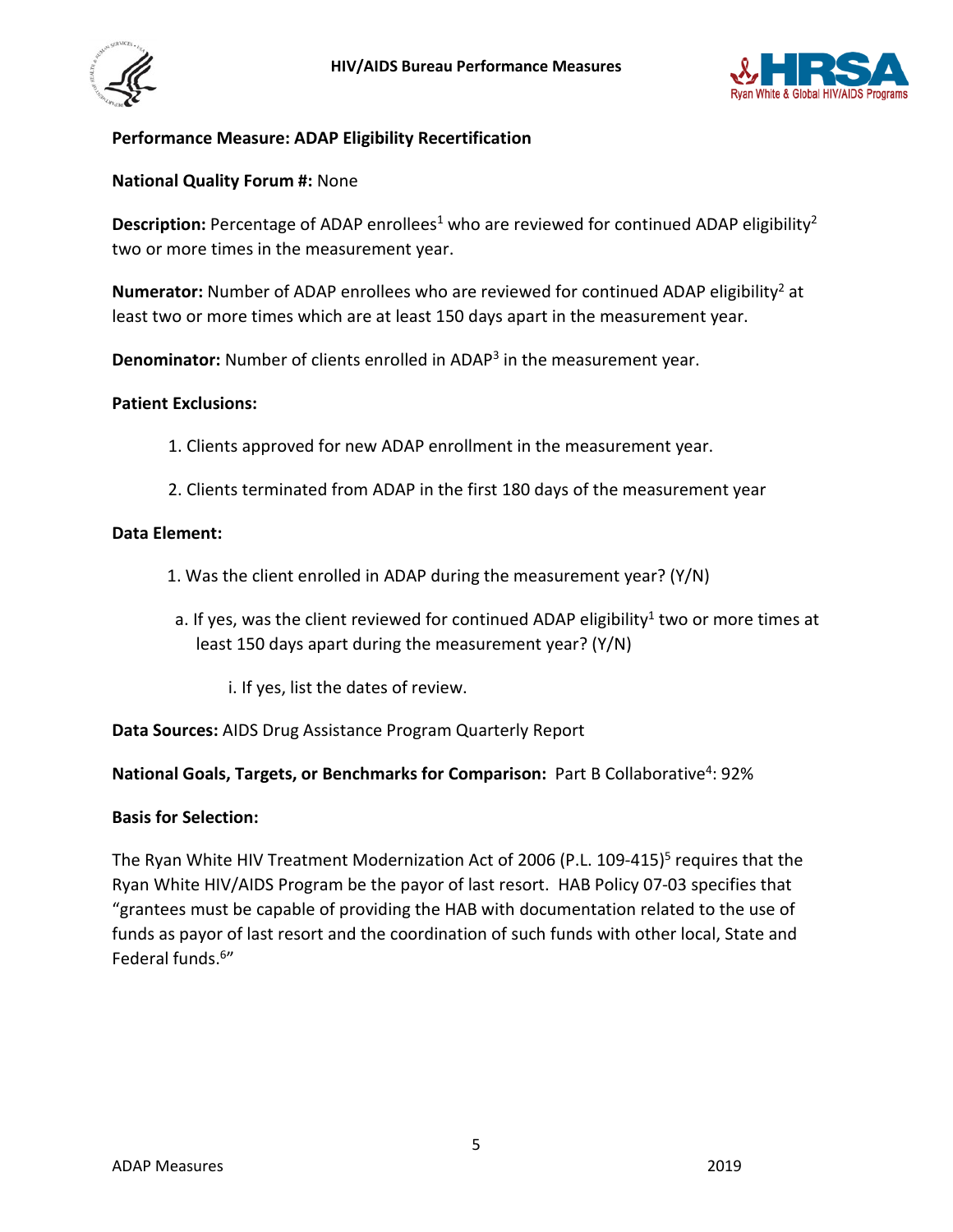



**U.S. Public Health Service Guidelines:** This measure addresses the intent of HHS Treatment Guidelines for the use of antiretroviral agents and the prevention and treatment of opportunistic infections in HIV infected individuals.<sup>7-11</sup>

## **References/Notes:**

 $1$  Includes all individuals, regardless of age.

 $2^2$  " "Review for continued ADAP enrollment" (recertification) is a process for "confirming that a client receiving ADAP funded services is still eligible to receive those services." Verification of ADAP eligibility includes verification of third party payor sources, such as Medicaid and Medicare. [Source: "Instructions for Completing The Drug Assistance Program Quarterly Data Report". ["AIDS DRUG ASSISTANCE PROGRAM DATA REPORT \(ADA\)](https://targethiv.org/sites/default/files/file-upload/resources/508_2018%20ADR%20Manual_FINAL_013019_508_0.pdf)  [INSTRUCTION MANUAL 2018"](https://targethiv.org/sites/default/files/file-upload/resources/508_2018%20ADR%20Manual_FINAL_013019_508_0.pdf). Accessed May 2019.

<sup>3</sup> Clients enrolled in ADAP: Refers to "the total number of individuals who are enrolled or certified as eligible to receive medications in…ADAP, regardless of whether they used ADAP services. ["AIDS Drug Assistance Program Data Report Instruction Manual 2018"](https://targethiv.org/sites/default/files/file-upload/resources/508_2018%20ADR%20Manual_FINAL_013019_508_0.pdf). Accessed May 2019.

4 Part B Collaborative measure reads: "Percent of ADAP enrollees recertified for ADAP eligibility criteria at least annually".

<sup>5</sup> [The Ryan White HIV Treatment Modernization Act of 2006](https://hab.hrsa.gov/sites/default/files/hab/About/RyanWhite/legislationtitlexxvi.pdf) (P.L. 109-415), Section 202(a).

<sup>6</sup> HRSA/HAB, Policy Notice-07-03, ["The Use of Ryan White HIV/AIDS Program, Part B](https://hab.hrsa.gov/sites/default/files/hab/Global/useadapaccesspn0703.pdf)  [\(formerly Title II\), AIDS Drug Assistance Program \(ADAP\) Funds for Access, Adherence and](https://hab.hrsa.gov/sites/default/files/hab/Global/useadapaccesspn0703.pdf)  [Monitoring Services"](https://hab.hrsa.gov/sites/default/files/hab/Global/useadapaccesspn0703.pdf), September 2007.

<sup>7</sup> Panel on Antiretroviral Guidelines for Adults and Adolescents. Guidelines for the Use of [Antiretroviral Agents in Adults and Adolescents with HIV. Department of Health and Human](http://www.aidsinfo.nih.gov/ContentFiles/AdultandAdolescentGL.pdf)  [Services.](http://www.aidsinfo.nih.gov/ContentFiles/AdultandAdolescentGL.pdf) Accessed May 2019.

8 Panel on Antiretroviral Therapy and Medical Management of Children Living with HIV. [Guidelines for the Use of Antiretroviral Agents in Pediatric HIV Infection.](http://aidsinfo.nih.gov/contentfiles/lvguidelines/pediatricguidelines.pdf) Accessed May 2019

 $9 \qquad$  Panel on Treatment of Pregnant Women with HIV Infection and Prevention of Perinatal Transmission. Recommendations for [the Use of Antiretroviral Drugs in](http://aidsinfo.nih.gov/contentfiles/lvguidelines/PerinatalGL.pdf) Pregnant Women with [HIV Infection and Interventions to Reduce Perinatal HIV Transmission in the United States.](http://aidsinfo.nih.gov/contentfiles/lvguidelines/PerinatalGL.pdf) Accessed May 2019.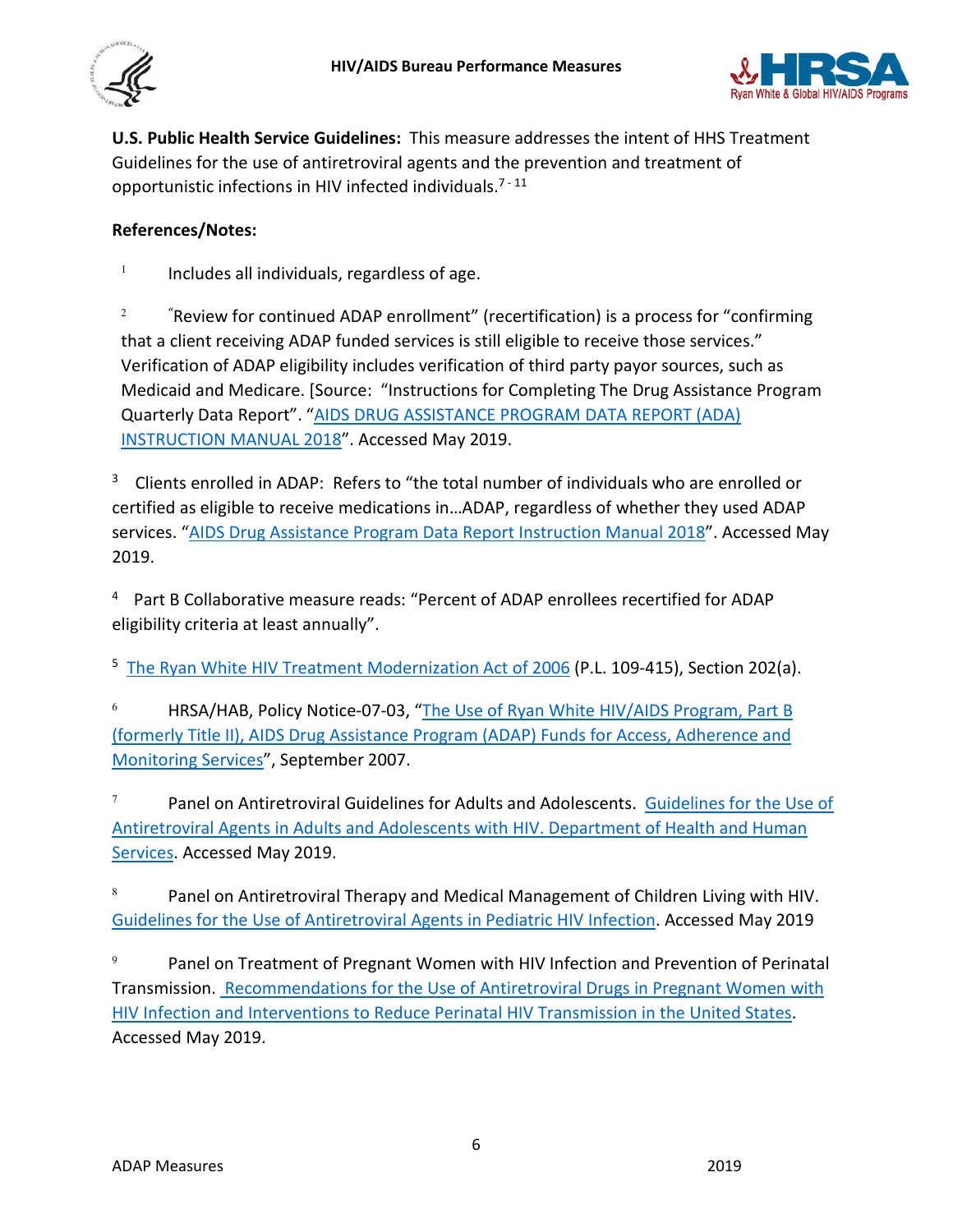



<sup>10</sup> Centers for Disease Control and Prevention. Guidelines for Prevention and Treatment of [Opportunistic Infections in HIV-Infected Adults and Adolescents.](https://www.cdc.gov/mmwr/pdf/rr/rr5804.pdf) MMWR 2009; 58(No. RR-4): 1- 216. Accessed May 2019.

<sup>11</sup> Panel on Opportunistic Infections in HIV-Exposed Children. Guidelines for the Prevention [and Treatment of Opportunistic Infections Among](https://aidsinfo.nih.gov/contentfiles/lvguidelines/oi_guidelines_pediatrics.pdf) HIV-Exposed and HIV-Infected Children. [Department of Health and Human Services.](https://aidsinfo.nih.gov/contentfiles/lvguidelines/oi_guidelines_pediatrics.pdf) Accessed May 2019.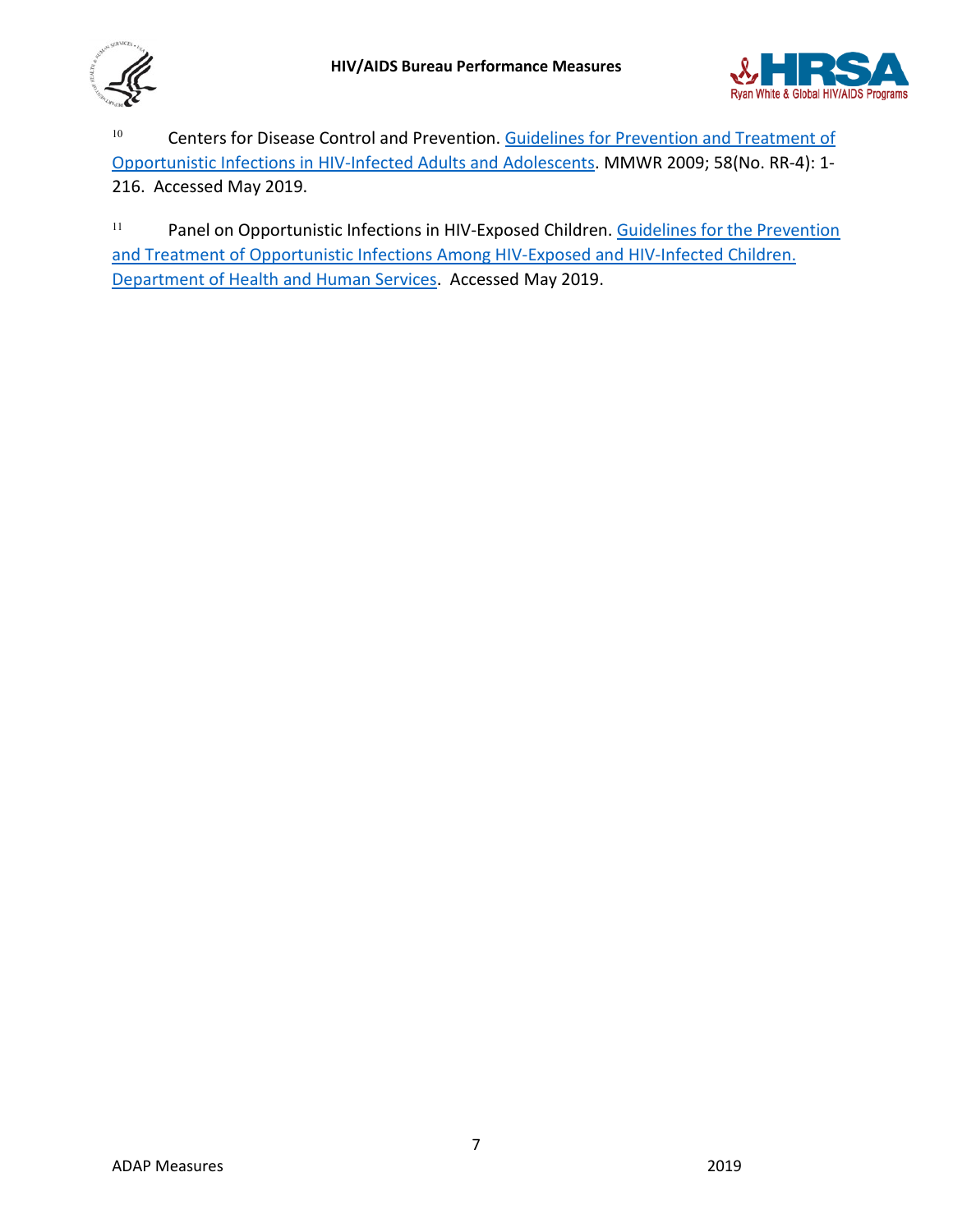



#### <span id="page-7-0"></span>**Performance Measure: ADAP Formulary**

#### **National Quality Forum #:** None

**Description:** Percentage of new anti-retroviral classes that are included in the ADAP formulary within 90 days of the date of inclusion of new anti-retroviral classes in the PHS Guidelines for the Use of Antiretroviral Agents in HIV-1-infected Adults and Adolescents<sup>1</sup> during the measurement year.

**Numerator:** Number of new anti-retroviral classes included into the ADAP formulary within 90 days of the publication of updated PHS Guidelines for the Use of Antiretroviral Agents in HIV-1 infected Adults and Adolescents that include new anti-retroviral drug class during the measurement year.

**Denominator:** Total number of new antiretroviral classes published in updated PHS Guidelines during the measurement year.

**Exclusions:** PHS Guidelines for the Use of Antiretroviral Agents in HIV-1 infected Adults and Adolescents published in the last 90 days of the measurement year.

#### **Data Elements:**

 1. Did the updated PHS Guidelines for the Use of Antiretroviral Agents in HIV-1infected Adults and Adolescents include any new anti-retroviral classes? (Y/N)

a. If yes, (for each new class) was the new class included into the ADAP formulary within 90 days of publication of updated PHS Guidelines for the Use of Antiretroviral Agents in HIV-1-infected Adults and Adolescents? (Y/N)

 i. If yes, list the date of publication of PHS Guidelines for the Use of Antiretroviral Agents in HIV-1-infected Adults and Adolescents and date of inclusion in the ADAP formulary.

#### **Data Sources:**

- AIDS Drug Assistance Program Quarterly Data Report
- PHS Guidelines for the Use of Antiretroviral Agents in HIV-1-infected Adults and Adolescents

**National Goals, Targets, or Benchmarks for Comparison:** None available at this time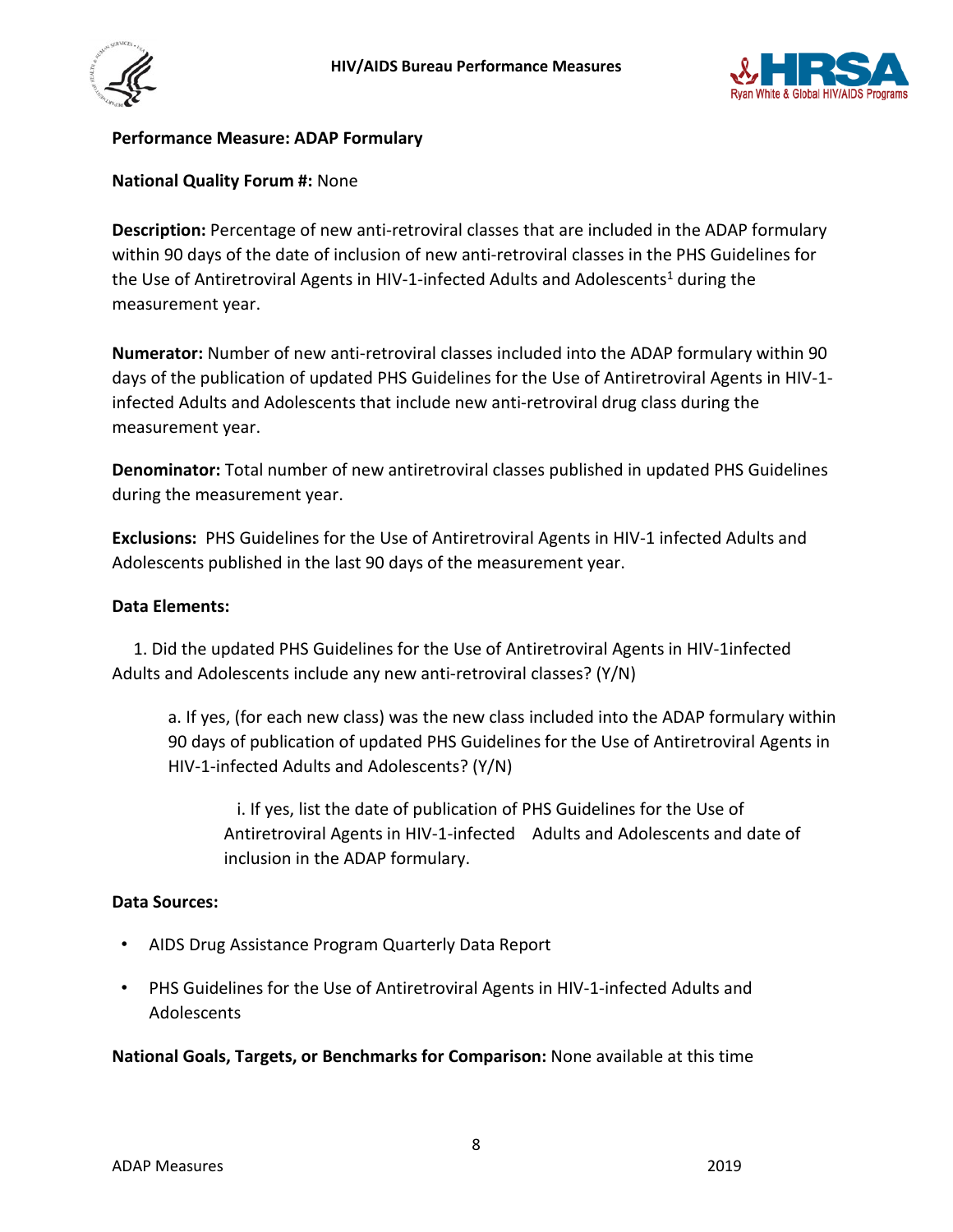



## **Basis for Selection:**

The Ryan White HIV Treatment Modernization Act of 2006 (P.L. 109-415)<sup>2</sup> mandates that the state-operated ADAP programs "shall ensure that the therapeutics included on the list of classes of core antiretroviral therapeutics established by the Secretary under subsection (e) are, at a minimum, the treatments provided by the State pursuant to this section". All ADAPs must include agents from each of the core antiretroviral classes listed in PHS Guidelines for the Use of Antiretroviral Agents in HIV-1-infected Adults and Adolescents<sup>3, 4</sup>. These legislative and policy requirements have also been specified in the Part B ADAP Grant Application<sup>5</sup>.

**U.S. Public Health Service Guidelines:** US Public Health Service Guidelines for the Use of Antiretroviral Agents in HIV-1-infected Adults and Adolescents<sup>1</sup> contains the list of classes of core antiretroviral therapeutics to be included in ADAP formularies. Guidelines for the Use of Antiretroviral Agents in Adults and Adolescents with HIV1

#### **References/Notes:**

<sup>1</sup> Panel on Antiretroviral Guidelines for Adults and Adolescents. Guidelines for the Use of [Antiretroviral Agents in Adults and Adolescents with HIV. Department of Health and Human](http://www.aidsinfo.nih.gov/ContentFiles/AdultandAdolescentGL.pdf)  [Services.](http://www.aidsinfo.nih.gov/ContentFiles/AdultandAdolescentGL.pdf) Accessed May 2019.

<sup>2</sup> The Ryan White HIV Treatment Modernization Act of 2006 (P.L. 109-415), Section [202\(a\).](https://hab.hrsa.gov/sites/default/files/hab/About/RyanWhite/legislationtitlexxvi.pdf)

<sup>3</sup> HRSA/HAB, Policy Notice-07-03, "The Use of Ryan White HIV/AIDS Program, Part B [\(formerly Title II\), AIDS Drug Assistance Program \(ADAP\) Funds for Access, Adherence and](https://hab.hrsa.gov/sites/default/files/hab/Global/useadapaccesspn0703.pdf)  [Monitoring Services"](https://hab.hrsa.gov/sites/default/files/hab/Global/useadapaccesspn0703.pdf), September 2007. Accessed May 2019.

<sup>4</sup> Deborah Parham Hopson, Ph.D., R.N., Assistant Surgeon General, Associate Administrator, HIV/AIDS Bureau, HRSA letter to Part B Grantees, February 1, 2008. HRSA/HAB Division of Service Systems Program Guidance: HIV Care Grant Program Part B: States/Territories Formula and Supplemental Awards and AIDS Drug Assistance Program Formula and Supplemental Awards, HRSA Announcement Numbers: HRSA 09-182 and 09-183.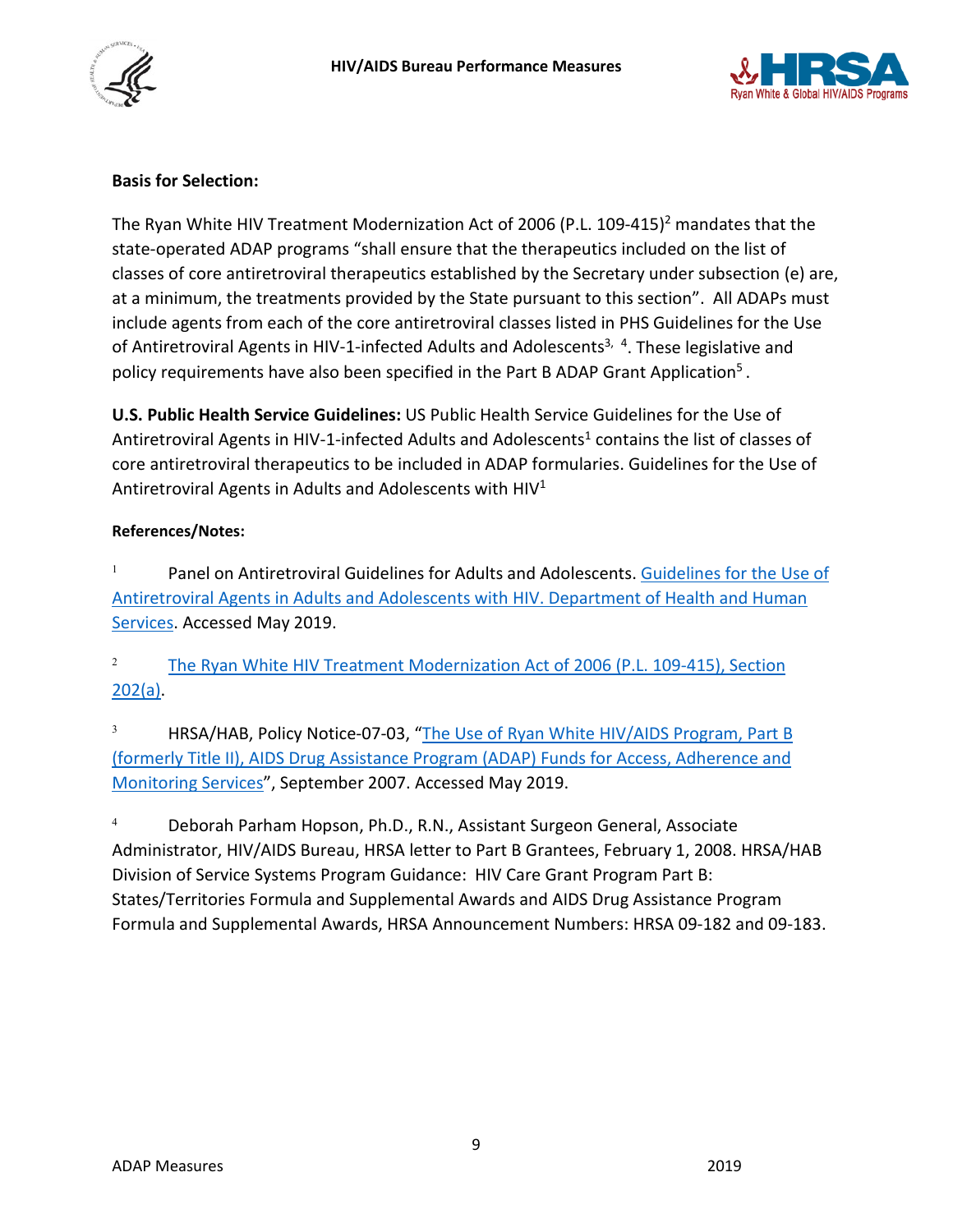



## <span id="page-9-0"></span>**Performance Measure: ADAP Inappropriate Antiretroviral Regimen Components Resolved by ADAP**

## **National Quality Forum #:** None

**Description:** Percent of identified inappropriate antiretroviral (ARV) regimen components prescriptions that are resolved by the ADAP program during the measurement year.

**Numerator:** Number of antiretroviral (ARV) regimen components prescriptions included in the US Public Health Service Guidelines, "Antiretroviral Regimens or Components That Should Not Be Offered At Any Time"<sup>1</sup> and "Antiretroviral Regimens or Components That Should Not Be Offered for Treatment of Human Immunodeficiency Virus (HIV) Infection in Children"2 that are resolved by the ADAP program during the measurement year.

**Denominator:** Number of inappropriate antiretroviral (ARV) regimen components prescriptions included in the US Public Health Service Guidelines, "Antiretroviral Regimens or Components That Should Not Be Offered At Any Time"1 and "Antiretroviral Regimens or Components That Should Not Be Offered for Treatment of Human Immunodeficiency Virus (HIV) Infection in Children" <sup>2</sup> that are identified by ADAP.

**Patient Exclusions:** For ADAP clients with multiple sources of funding for their medications, the ADAP program is responsible for identifying only ARV regimen components funded by ADAP.

## **Data Elements:**

- 1. Was the prescribed antiretroviral (ARV) regimen components included in the US Public Health Service Guidelines, "Antiretroviral Regimens or Components That Should Not Be Offered At Any Time"1 and "Antiretroviral Regimens or Components That Should Not Be Offered for Treatment of Human Immunodeficiency Virus (HIV) Infection in Children"<sup>2</sup> identified by the ADAP program during the measurement year? (Y/N)
	- a. If yes, specify the components, the prescribing clinician and client.
	- b. In response to the ADAP program contacting the prescribing clinician, was the ARV regimen components prescription subsequently modified by the prescribing clinician to an ARV regimen components that is not included the US Public Health Service Guidelines, "Antiretroviral Regimens or Components That Should Not Be Offered At Any Time"<sup>1</sup> and "Antiretroviral Regimens or Components That Should Not Be Offered for Treatment of Human Immunodeficiency Virus (HIV) Infection in Children"<sup>2</sup> or was the ARV regimen components clinically justified by the prescribing clinician? (Y/N)

## **Data Sources**: ADAP Data Systems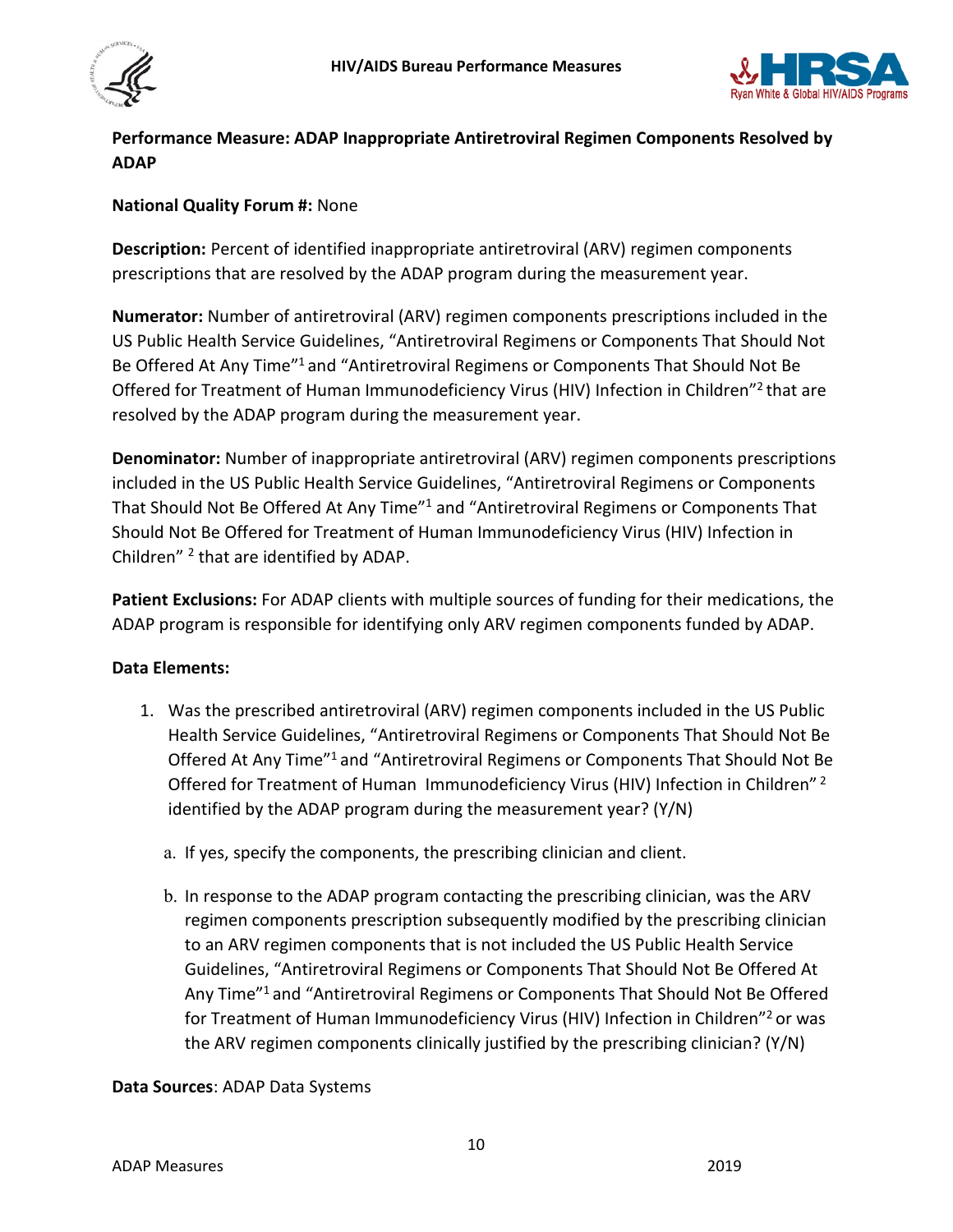



## **National Goals, Targets, or Benchmarks for Comparison:** None Available at this time

Basis for Selection and Placement: The US Public Health Service Guidelines for the Use of Antiretroviral Agents in HIV-1-Infected Adults and Adolescents and the Guidelines for the Use of Antiretroviral Agents in Pediatric HIV Infection specify antiretroviral regimens or components are not generally recommended because of suboptimal antiviral potency, unacceptable toxicities, or pharmacologic concerns.<sup>1, 2</sup> ADAP programs are included as core medical services funded by the Ryan White HIV/AIDS Program, and are therefore, required to provide care and treatment consistent with PHS guidelines.

## **U.S. Public Health Service Guidelines:**

Some antiretroviral regimens or components are not general y recommended because of suboptimal antiviral potency, unacceptable toxicities or pharmacologic concerns.

## *Adult and Adolescent Patients: Antiretroviral Regimens or Components That Should Not Be Offered At Any Time<sup>1</sup>:*

- Delavidine (DLV)
- Didanosine (ddI)
- Indinavir (IDV)
- Nelfinavir (NFV)
- Stavudine (d4T)
- Monotherapy Regimens
- Dual-NRTI Regimens
- Triple-NRTI Regimens
- Atazanavir plus Indinavir
- Cobicistat plus Ritonavir as Pharmacokinetic Enhancers
- Didanosine plus Stavudine
- Didanosine plus Tenofovir Disoproxil Fumarate
- Two Non- Nucleoside Reverse Transcriptase Inhibitor Combinations
- Emtricitabine plus Lamuvidine
- Etravirine plus Unboosted Protease Inhibitor
- Etravirine plus Fosamprenavir/Ritonavir
- Nevirapine Initiated in ARV-Naïve Women with CD4 Counts > 250 cells/mm<sup>3</sup> or in ARV-Naïve Men with CD4 Counts >400cells/mm3
- Unboosted Darunavir, Saquinavir, or Tipranavir
- Stavudine plus Ziduvodine
- Tenofovir Alafenamide plus Tenoforvir Disoproxil Fumarate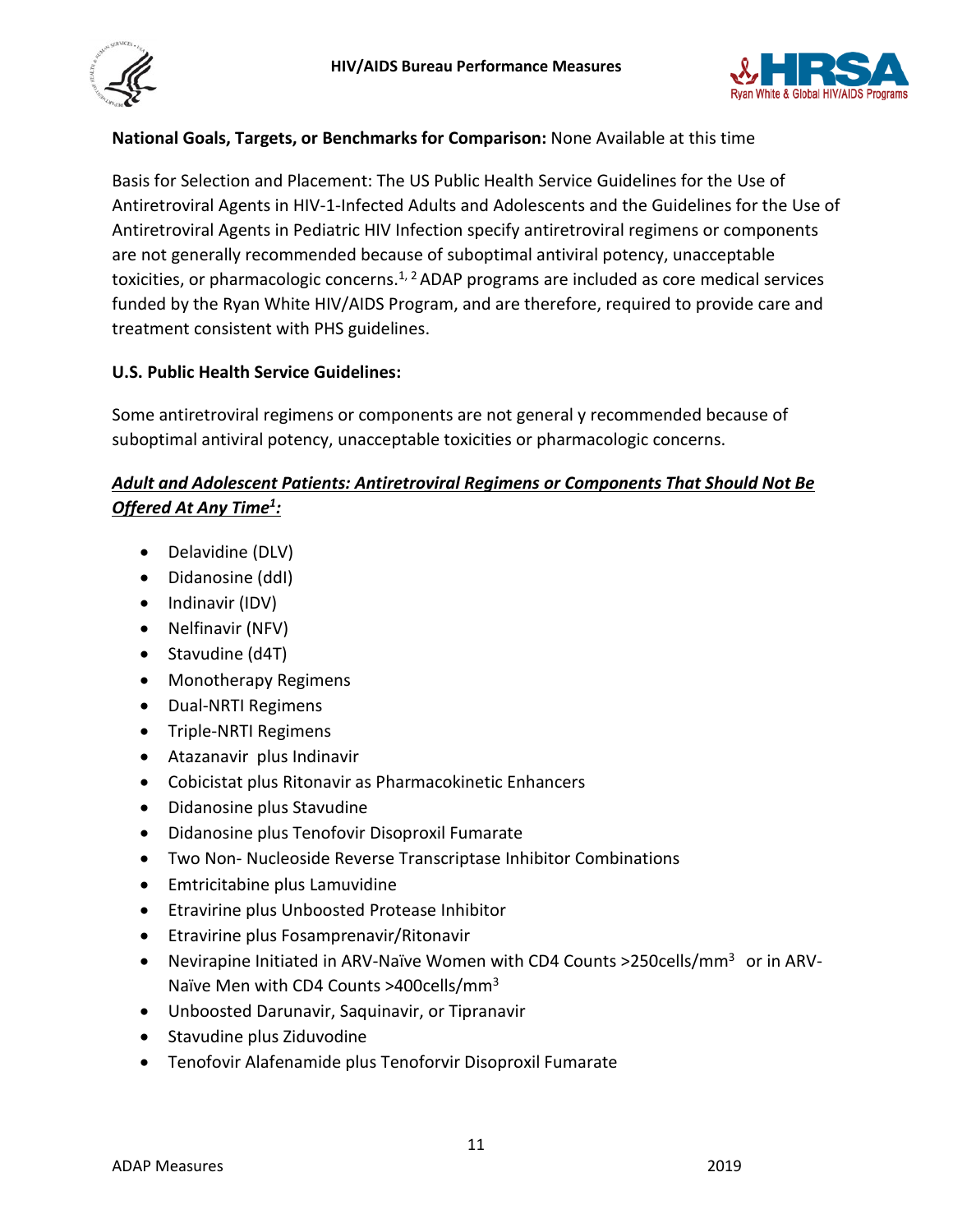



# *Antiretroviral Therapy Regimens or Components Not Recommended for Initial Treatment of*  **HIV infection in Children <sup>2</sup>**:

- Unboosted ATV- containing regimens in children
	- o Rationale- Reduced Exposure
- BIC-based regimens
	- o Rationale- Insufficient data to recommend
- Once-daily DRV- based regimens in children aged ≥3 years to 12 years
	- o Rationale-Insufficient data to recommend
- Unboosted DRV
	- o Rationale- Use without RTV has not been studies
- Dual (full-dose) PI regimens
	- $\circ$  Rationale-Insufficient data to recommend and potential for added toxicities
- Dual-NRTI combination of ABC plus TDF
	- o Rationale- Insufficient data to recommend
- EFV-based regimens for children aged <3 years
	- o Rationale- Appropriate dose not determined
- ETR- based regimens
	- o Rationale- Insufficient data to recommend
- LPV/r dosed once daily
	- o Rationale- Reduced drug exposure
- MVC-based regimens
	- o Rationale Insufficient data to recommend
- Regimens containing three drug classes
	- o Rationale- Insufficient data to recommend
- Regimens containing only NRTIs
	- o Inferior virologic efficacy
- Full-dose RTV or use of RTV as the sole PI
	- o Rationale- GI intolerance and metabolic toxicity
- Regimens containing three NRTIs and one NNRTI
	- o Rationale- Added cost and complexity outweighs any benefit
- TDF-containing regimens in children aged <2 years
	- o Rationale- Potential bone toxicity and appropriate dose has yet to be determined